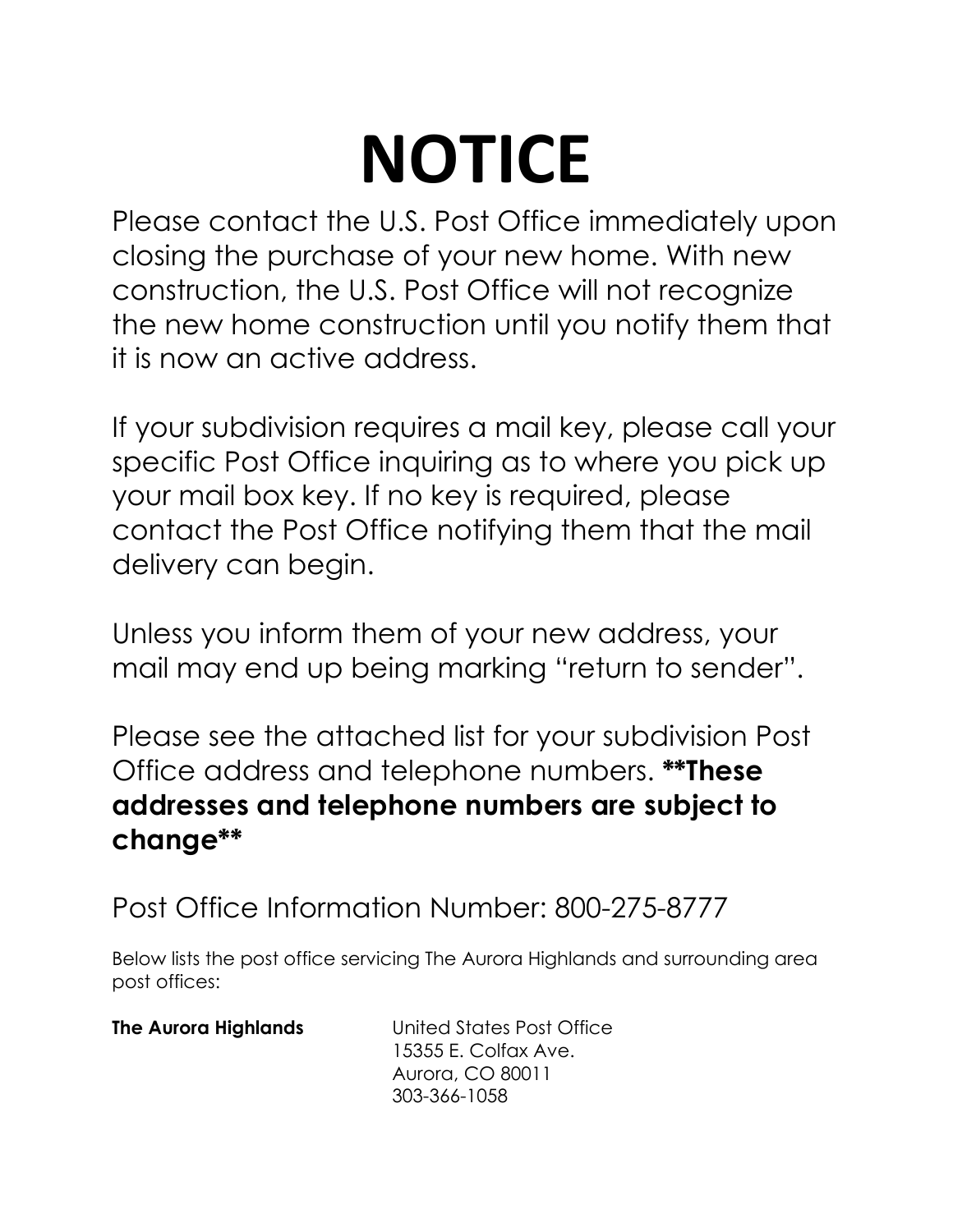| <b>Blackstone/High Plains</b>       | <b>Tower Post Office</b><br>18555 E. Smokey Hill Road<br>Aurora, CO 80016<br>303-699-8943 |
|-------------------------------------|-------------------------------------------------------------------------------------------|
| Cherry Hollow/<br>Serenity Lutheran | <b>Tower Post Office</b><br>18555 E. Smokey Hill Road<br>Aurora, CO 80016<br>303-699-8943 |
| Copperleaf                          | <b>Tower Post Office</b><br>18555 E. Smokey Hill Road<br>Aurora, CO 80016<br>303-699-8907 |
| <b>Cross Creek</b>                  | Alameda Post Office<br>16890 E Alameda Pkwy<br>Aurora, CO 80017<br>303-227-5443           |
| <b>Crystal Valley</b>               | Castle Rock Post Office<br>300 E. Miller Court<br>Castle Rock, CO 80104<br>800-275-8777   |
| <b>Forest Trace</b>                 | <b>Tower Post Office</b><br>18555 E. Smoky Hill Road<br>Aurora, CO 80016<br>303-699-8943  |
| <b>Harmony Seasons</b>              | Alameda Post Office<br>16890 E Alameda Pkwy<br>Aurora, CO 80017<br>303-227-5426           |